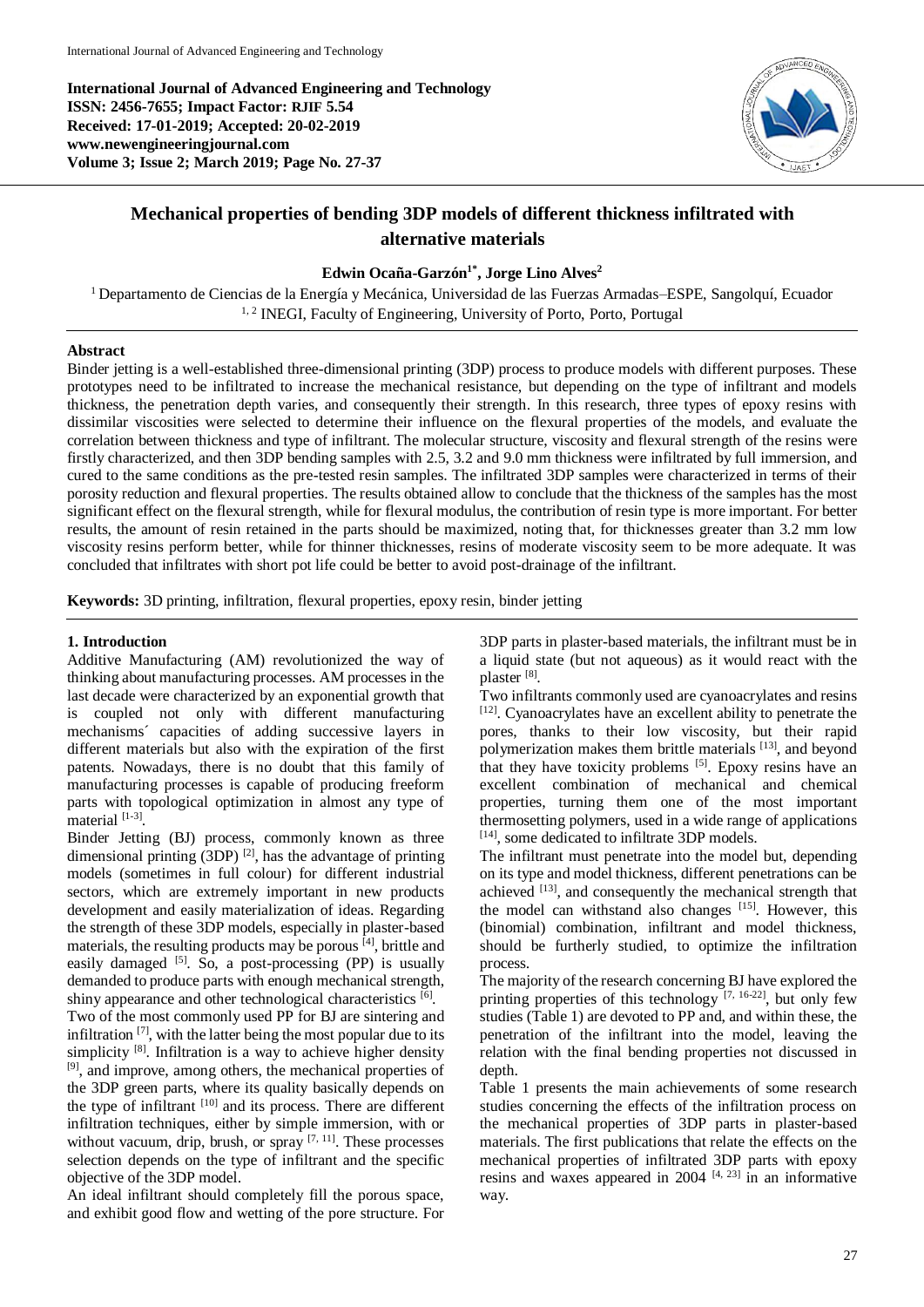|                                  |      |                    | <b>Printing Parameters</b> |                       |      |      | <b>Infiltration</b> |              |         | <b>Mechanical Effects</b> |             |                                       |  |
|----------------------------------|------|--------------------|----------------------------|-----------------------|------|------|---------------------|--------------|---------|---------------------------|-------------|---------------------------------------|--|
|                                  |      | thickness<br>Layer | Orient<br>Built            | <b>Built Position</b> | Type | Time | Method              | Absorption   | Tensile | Flexural                  | Compression | <b>Infiltration</b>                   |  |
| Ipens <i>et al.</i> $[24, 25]$   | 2016 |                    | X                          |                       | X    | X    |                     | $\mathbf{x}$ | X       |                           | X           | Zmax (epoxy resin)                    |  |
| Galeta et al. [13]               | 2013 | $\mathbf{x}$       | X                          |                       | X    |      |                     |              | X       |                           |             | Loctite Hysol 9483 (epoxy resin)      |  |
| Gharaie et al. <sup>[26]</sup>   | 2013 | X                  | X                          |                       | X    |      |                     |              | X       |                           |             | $Z90$ (superglue)                     |  |
| Pilipović et al. <sup>[27]</sup> | 2009 |                    |                            |                       | X    |      |                     |              | X       | X                         |             | Loctite Hysol 9483 A&B (epoxy resin)  |  |
| Frascati $[10]$                  | 2007 |                    | X                          | X                     | X    |      |                     | X            | X       | X                         |             | Zmax, and high temp.epoxy resin.      |  |
| Suwanprateeb[28]                 | 2007 |                    |                            |                       |      | X    | $\mathbf{x}$        | X            |         | X                         |             | Heat-cure acrylic, cyanoacrylate, wax |  |
| Steele et al. <sup>[23]</sup>    | 2004 |                    |                            |                       |      |      |                     |              | X       |                           | X           | Z-Max                                 |  |
| Hackney et al. [4]               | 2004 |                    |                            |                       | X    |      |                     |              |         | X                         |             | Different viscosity waxes             |  |

**Table 1:** Previous studies of 3DP parts in plaster materials, after infiltration, produced by BJ

3D printed parts with plaster and cellulose base-materials infiltrated with acrylic, cyanoacrylate, and wax were compared when in direct contact with water or exposed to moisture <sup>[28]</sup>. The author concluded that in humidity environments, plaster samples are not as resistant as cellulose ones, especially in direct contact with water, suggesting a careful selection of the materials system to produce models with good performance.

Frascati <sup>[10]</sup> used several infiltrants in his research and concluded that the best strength was reached with epoxy resins, and more specifically with the least viscous ones.

Pilipovic *et al.* <sup>[27]</sup> compared the final tensile and flexural strengths of 3DP parts obtained by polyjet vs. those obtained by BJ infiltrated with genuine (supplied by 3DP equipment manufacturer) and non-genuine infiltrants. The parts were analysed in terms of their printing parameters rather than their infiltration process, emphasizing that non-genuine infiltrants provide similar strengths to genuine ones.

The effects of printing build orientation, and post-processing methods on the tensile strength of 3DP parts were investigated by Gharaie *et al*. [26], finding that the highest strength was achieved by a combination of 45º direction Z90, super glue infiltration, and baking in an oven at 75ºC for 2 hours. In addition, they verified that the drying process of 3DP green parts had minimal effect on the final strength. For the same purpose, Galeta *et al*. [13], reported that the strength of 3D printed samples is mainly related with the infiltrants, but it may be further increased by selecting the best combination of layer thickness and build orientation.

Ipens *et al.* <sup>[24, 25]</sup> observed that after five minutes of complete immersion, the infiltrant no longer penetrates the printed models, regardless its viscosity, concluding that the specimens infiltrated with epoxy resins are stronger overall, and the specimens whose immersion time reached 120 seconds, were the strongest. They also concluded that 3D printer powder material does not react similarly with different materials used as infiltrants, and cannot be easily predicted from just one study.

It should be noted that, in a general way, the strength of a non-infiltrated part will be somewhat affected by build orientation; parts oriented along the X-axis and Y-axis are

stronger than the ones oriented along Z-axis. Once a part is infiltrated, it uniformly takes the strength characteristics of the infiltrant product [29].

These researches seem to indicate that a clear relation between samples thickness and type of infiltrant, to reach the best mechanical properties, is still undefined. This paper tries to fill this gap studying the flexural properties of 3DP samples infiltrated with 3 different epoxy resins; two of them of general application in RTM (resin transfer moulding) and a third one recommended by 3DP manufacturers. The flexural study was selected because bending test shows the ability of the part to withstand breakdown in use; additionally, this is also a reasonable guide to tensile strength [30, 31] .

This study is structured as follows: firstly, the infiltrants (pure resins) were characterized, later the plaster-based samples were infiltrated by full immersion, and the flexural properties determined. Finally, the results obtained were validated using statistical tools, and discussed

#### **2. Materials and Methods**

To evaluate the relationship between the types of resins and the different thicknesses of the 3DP samples (input -factors) and the effect on the maximum flexural strength " $\sigma_{fM}$ " and flexural modulus " $E_R$ " (output -response), the study was divided in two stages, as shown in Fig. 1; i) characterization of infiltrants, and ii) characterization of 3DP infiltrated parts. For stage i), Fig. 1, left side, three epoxy resins were selected as infiltrants, two of them used in applications other than 3DP parts infiltration, and a third one dedicated to infiltration of 3DP plaster parts. The molecular structure, viscosity and flexural properties of each resin was determined.

For stage ii), Fig. 1, right side, a Design of Experiments (DoE) was adopted, following a full factorial methodology. Flexural samples of different thickness were printed followed by infiltration. These samples were weighed before and after infiltration to evaluate their pores reduction, and then the infiltrated samples were tested in bending. Analysis of Variance (ANOVA) was used to validate the results by calculating the means of each level, for each factor.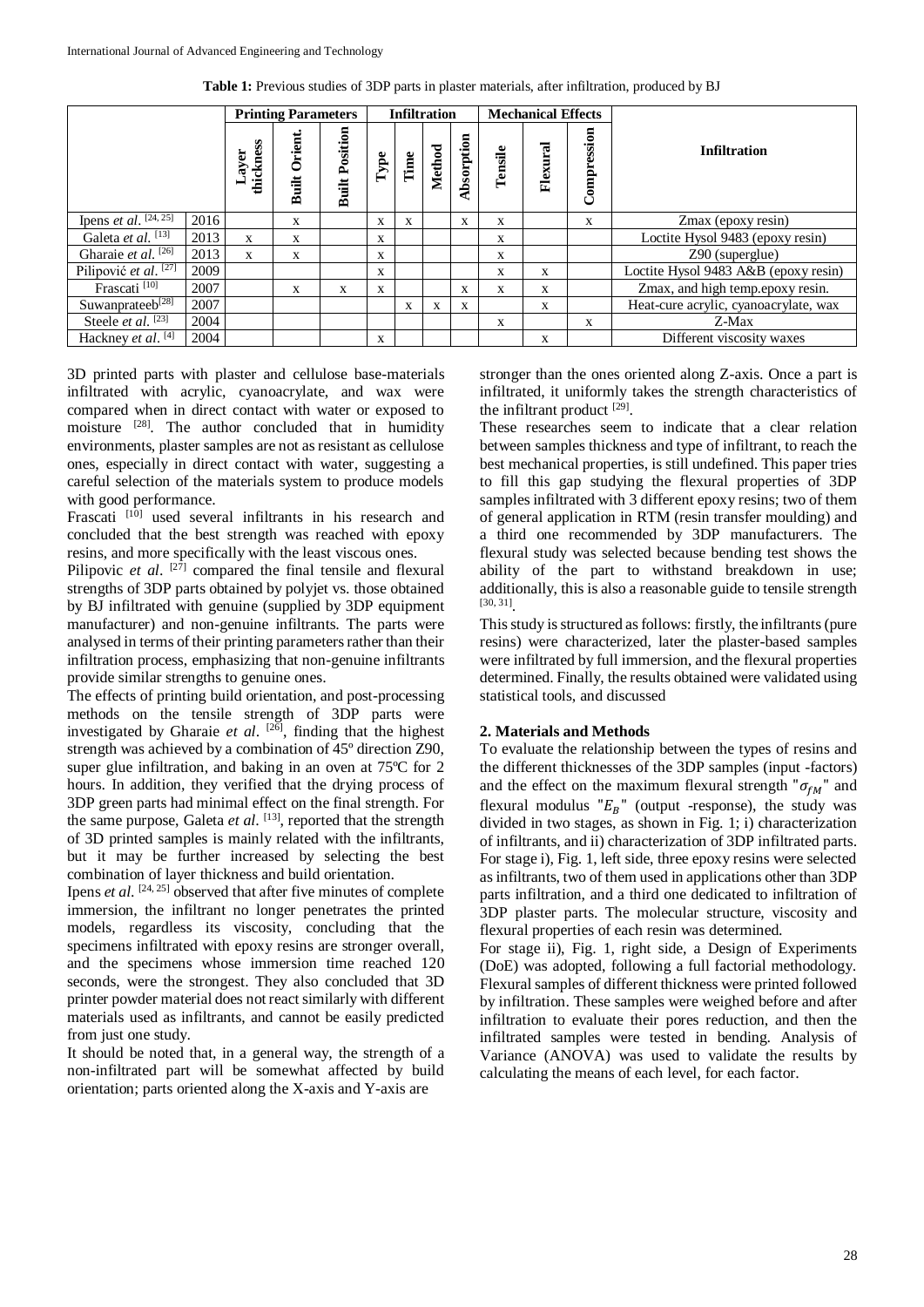

**Fig 1:** Diagram of research stages

# **2.1 Characterization of infiltrants**

Three types of bi-component epoxy resins were selected. One of them, commercially known as Strength Max (3D Systems Inc., USA), is basically constituted by 3-aminomethyl- $3,5,5$ trimethylcyclohexylamine and benzyl alcohol  $[32]$ , henceforth referred as *E1* (used as reference for this study). The two other resins are basically composed by a bisphenol-A-(apichlorhydrin) and epoxy  $^{[33, 34]}$ ; a Biresin CR83 and a catalyst CR83-6 (Sika, Germany), hereinafter called *E2*, and a EC131LV and hardener W342 (Elantas, Germany), designated *E3*.

These resins were selected considering the basic characteristics that an infiltrant must meet [8]. Their typical physical data are shown in Table 2, and their viscosities are highlighted: low for *E1* and *E2*, and medium for *E3*. Resins *E2* and *E3* are commonly used in RTM, therefore, are readily available. The *E1* resin was designed exclusively for the infiltration of the 3DP plaster-based models.

| Table 2: Main physical data of the infiltrants [32-34] |  |  |  |  |
|--------------------------------------------------------|--|--|--|--|
|--------------------------------------------------------|--|--|--|--|

| <b>Characteristic</b>                                 | <b>Strength Max</b>                       | <b>Biresin CR83-6</b>       | <b>EC131LV/W342</b>       |  |
|-------------------------------------------------------|-------------------------------------------|-----------------------------|---------------------------|--|
| Code assigned                                         | E1                                        | E2                          | E3                        |  |
|                                                       | Infiltration of 3DP parts of plaster base | Infusion and injection of   | Good surface finish, very |  |
| Applications and characteristics                      | powder to improve high strength           | complex and thin geometries | good resistance to UV     |  |
| Colour                                                | clear                                     | colourless to yellowish     | violet to colourless      |  |
| Mix ratio parts by weight                             | 5:2                                       | 10:3                        | 10:2.5                    |  |
| Viscosity, $25^{\circ}$ C (resin) (m.Pa)              |                                           | 510                         | 1000-1600                 |  |
| Viscosity, 25°C (mixed) (m.Pa)                        | 120                                       | 170                         | $\overline{\phantom{0}}$  |  |
| Density, $25^{\circ}$ C (mixed) (g.cm <sup>-3</sup> ) | 0.94                                      | 1.15                        | $1.08 - 1.12$             |  |
| Pot Life (min)                                        | 45 for 500 g*@23°C                        | 180 for 100g@RT             | 22-32; 100 ml @25°C       |  |
| Cure time                                             | 2h@70°C / 24h@23°C                        | 8h@70°C/12h@55°C            | $24h@RT+15h@60°C$         |  |

The Fourier-transform infrared (FTIR) spectroscopy analysis was performed in a 630 FTIR spectrometer (Agilent Cary, USA), to identify and compare at the molecular level, both the resins, and the mixture of these with their respective curing agent (hereafter called "mix-resin"). This test was carried out using the path–length attenuated total reflectance

(path–length ATR) technique, and the spectra was obtained at a frequency range of  $4000$  to  $650 \text{ cm}^{-1}$ , with 4 clean scans and 140 background scans, resolution 4 cm-1 .

The viscosity  $(v)$  and the pot life of the mix-resins were also measured. The two components were manually pre-mixed for two minutes just before the test. A tuning fork vibrator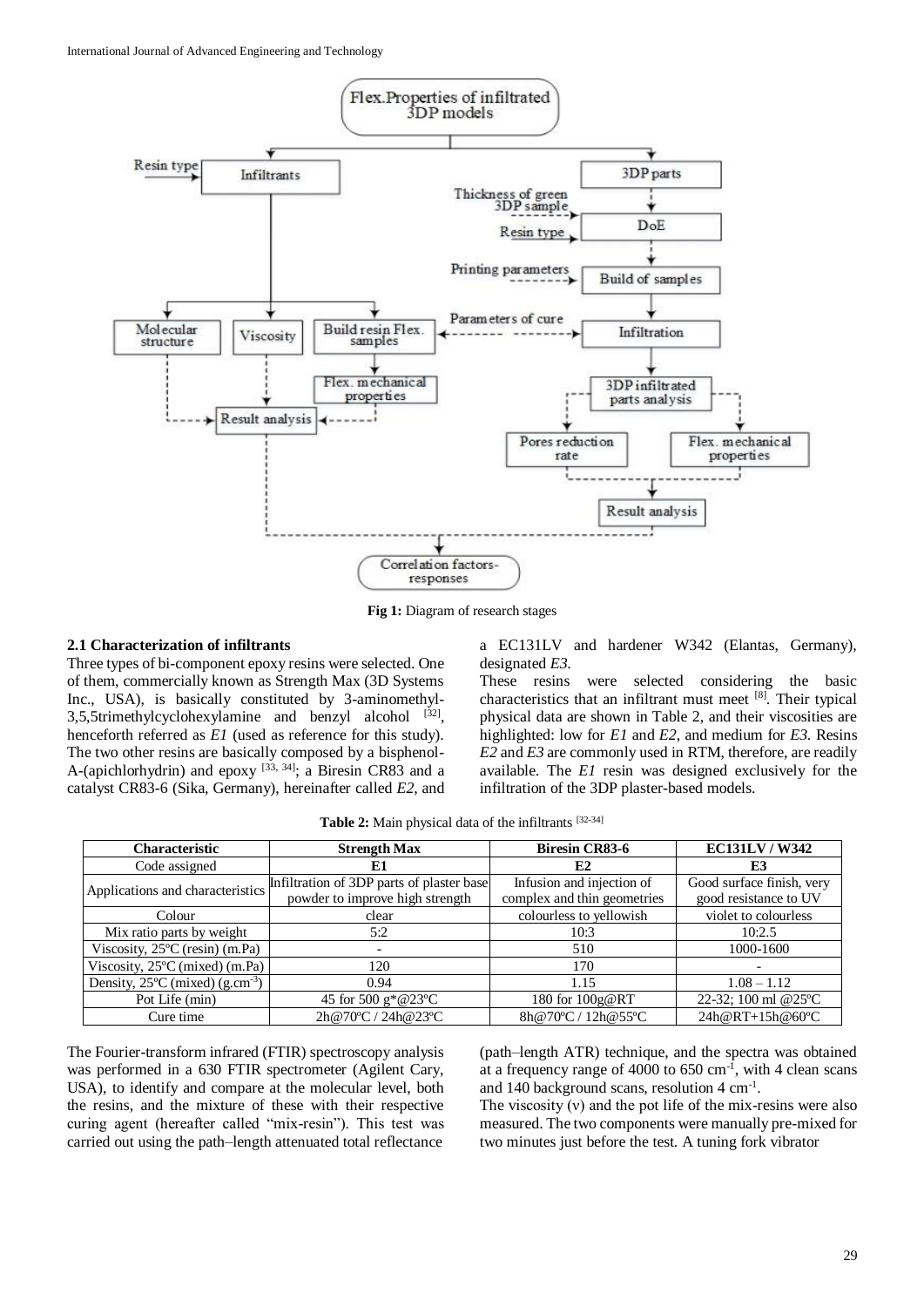viscometer model SV-10 (A&D, Japan) was used at natural frequency of 30 Hz within the sample fluid. The amount of resin was enough to keep the two thin plates sensors submerged in them. Each resin was tested for at least 30 minutes.

In order to independently know the flexural performance of the resins, and then understand their behaviour as infiltrants, five specimens (127.5 x 12 x 3.2 mm) of each resin were cast in open silicone moulds, as suggested in reference  $[35]$  for resins without fillers and methods of static cure. All samples were cured at room temperature (RT,  $23\pm1$  °C) for 24 h., and post-cured in a forced air convection oven SLW53 STD (PolEko, Poland) at 70 °C for 2.5 h. These cure conditions were selected based on the suggestions of the resin manufacturers, but adjusted to a single condition, focusing on obtaining the shortest process time without affecting their final mechanical properties. Finally, three-point bending tests were carried out at RT, according to ASTM D790, in a universal testing machine with a 10 kN load cell (MTS 810, USA). The samples were supported by two rods of 5 mm radius with a span of 50 mm, and loaded by an upper rod of 4 mm radius. The crosshead load speed was set at 2 mm/min.

#### **2.2 Characterization of infiltrated 3DP samples**

A DoE was employed to identify the influence of the factors, resin type and thickness of the sample, on the maximum flexural strength ( $\sigma_f$ <sub>*M*</sub>), and E-flexural modulus ( $E_B$ ) of the 3DP infiltrated samples with the previously characterized resins. For each of these two factors, three levels were analysed, as shown in Table 3. The geometry recommended by ASTM D790 was adopted to define the sample thickness of 3.2 mm (*C2*). Two more thicknesses were also selected: one slightly thinner, of 2.5 mm (*C1*), and a thicker one with 9.0 mm (*C3*) (see Table 3). Based on a full factorial design and the number of factors and levels, an arrangement of 9 factors combinations was obtained, where *YE1*, *YE2* and *YE3* correspond to 3DP specimens infiltrated with resins *E1*, *E2* and *E3*, respectively (Table 4). The tests were performed with five samples for each combination, resulting in a total of 45 specimens.

**Table 3:** Factors and assigned levels for DoE of 3DP samples

|                                  | <b>Levels</b> |     |                          |  |  |  |
|----------------------------------|---------------|-----|--------------------------|--|--|--|
| <b>Factors</b>                   |               |     |                          |  |  |  |
| Resin type                       | YE1           | YE2 | YE3                      |  |  |  |
| Thickness of the 3DP sample (mm) |               |     | $ C1=2.5 C2=3.2 C3=9.0 $ |  |  |  |

**Table 4:** Tested factors with full factorial DoE and their corresponding assigned codes

| <b>Combination</b> | <b>Resin</b><br>type | <b>Assigned</b><br>code |               |
|--------------------|----------------------|-------------------------|---------------|
|                    | E1                   | $C1 = 2.5$              | <b>YE1-C1</b> |
| 2                  | E2                   | $C1 = 2.5$              | $YE2-C1$      |
| 3                  | E <sub>3</sub>       | $C1 = 2.5$              | $YE3-C1$      |
|                    | E1                   | $C2 = 3.2$              | $YE1-C2$      |
| 5                  | E2                   | $C2 = 3.2$              | $YE2-C2$      |
| 6                  | E3                   | $C2 = 3.2$              | $YE3-C2$      |
|                    | E1                   | $C3=9.0$                | $YE1-C3$      |
| 8                  | E <sub>2</sub>       | $C3=9.0$                | $YE2-C3$      |
|                    | E <sub>3</sub>       | $C3=9.0$                | $YE3-C3$      |

To avoid the influence (noises) of other parameters that are not under study, both the printing and infiltration parameters were adjusted and kept constant. The printing parameters were selected according to the 3DPrint software default values that are suitable for most part geometries  $[29]$ : binder saturation level at 100%, binder/volume ratios, 0.24 for shell and 0.12 for core, printing layer thickness of 0.01 mm, and vertical building speed of 28mm/h. The printing materials are plaster-based powder, commercially known as VisiJet® PXL Core [36], and water based binder solution VisiJet® PXL [16, <sup>37]</sup>. The 3DP samples were manufactured by batches according to their thickness on a 3D printer Projet 660 Pro (3D Systems, USA), in a build position and orientation shown in Fig. 2. The build position and orientation were selected for a maximum build speed by placing the samples with the smallest dimension along the Z-axis (this is automatically detected by the 3DPrint software V1.0). After printing, the samples were dried at 70ºC for 2 h. in the same build chamber.



**Fig 2:** Build position and orientation of a batch of samples in the 3D printer chamber

To determine the infiltrant absorbed by the 3DP samples, porous reduction rate (*RP*) was determined according to Eq. (1). For this, samples were weighed in a HDL-300 (Scale

House, USA) precision scale, before ("*mb*" - bulk mass before infiltration) and after infiltration and cure ("*ma*"), respectively. The real mass "*mr*", was estimated assuming a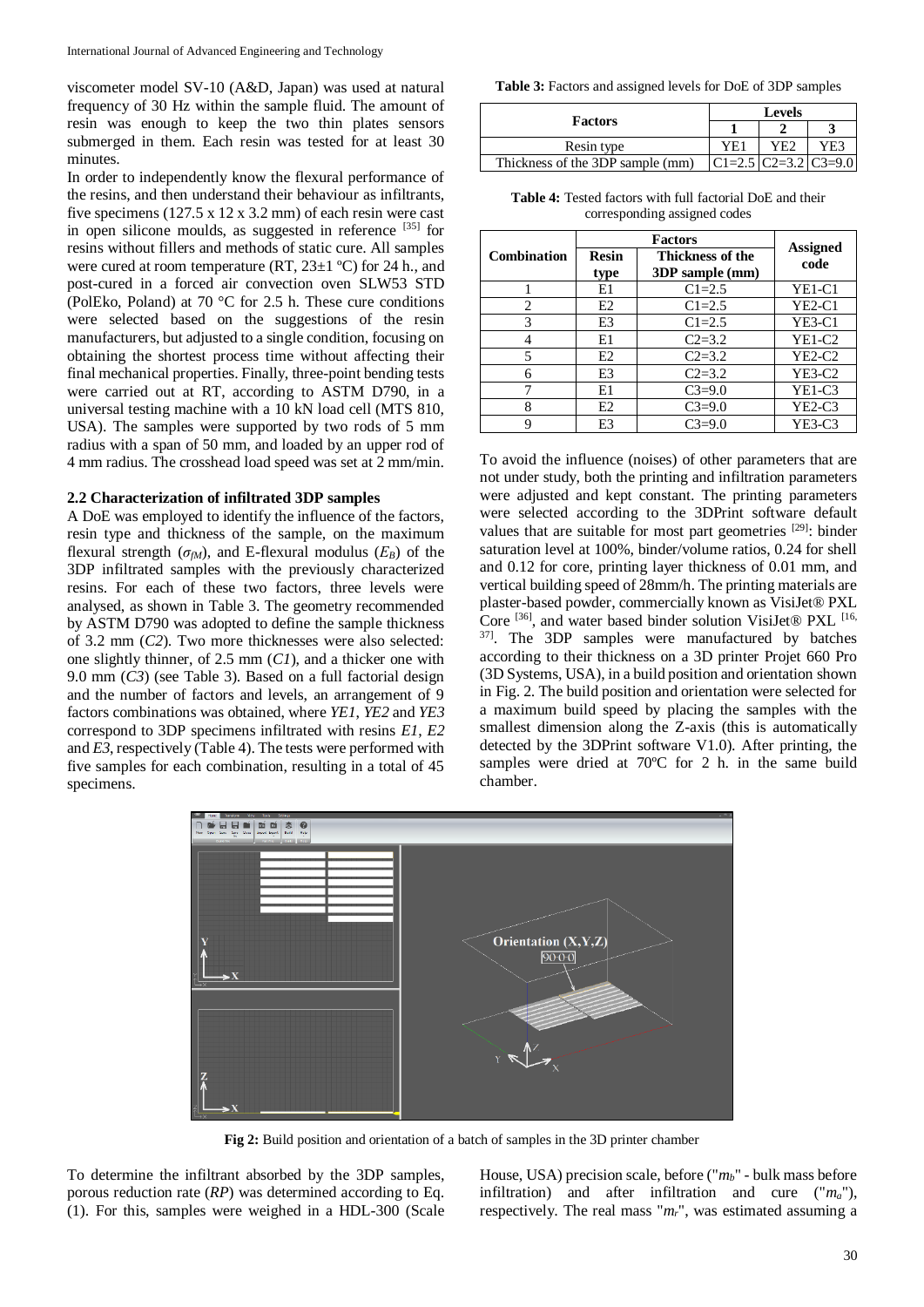totally compact theoretical mass according to Eq. (2), where,  $\delta$ r is the real density of the printing powder (2.6 g/cm3) [36], and  $V_r$  is the CAD dimensions of the samples, where width "*w*", thickness "*t*" and length "*L*" are shown in Table 5.

Considering that the resins have similar densities (see Table 2), it was assumed that  $m_{aE1} = m_{aE2} = m_{aE3} = m_a$ .

$$
RP = \frac{m_r - m_b}{m_r - m_a} \text{Eq.}
$$
 (1)

$$
m_r = V_r \cdot \text{Eq.} \tag{2}
$$

**Table 5:** Real mass and volume obtained from theoretical samples dimensions

| Density,             | CAD dimensions,    | Volume,                 | Mass,                       |
|----------------------|--------------------|-------------------------|-----------------------------|
| $\exists r (g/cm^3)$ | $wxtxL$ (mm)       | $Vr$ (cm <sup>3</sup> ) | $mr\left(\mathbf{g}\right)$ |
|                      | C1: 10.0x2.5x60.0  | 1.50                    | 3.90                        |
| 2.6                  | C2: 12.7x3.2x127.0 | 5.16                    | 13.42                       |
|                      | C3: 12.7x9.0x165.0 | 18.86                   | 49.03                       |

The infiltration of the 3DP samples was performed by the full immersion method, following the conditions indicated in Table 6. The immersion time was selected to five minutes, because this type of infiltrants are not able to further penetrate into the samples at atmospheric conditions  $[24, 25]$ . It is worth noting that both cure and post-cure conditions were the same as the ones used for full resin bending samples.

**Table 6:** Parameters for infiltration of samples by full immersion

| <b>Parameter (units)</b>                 | Values      |
|------------------------------------------|-------------|
| Mixing time of resin parts (min)         |             |
| Immersion time (min)                     |             |
| Cure, time - temperature (h $@$ °C)      | 24 @ RT*    |
| Post cure, time – temperature (h $@$ °C) | $2.5 \& 70$ |
| *DT. $22 + 10C$                          |             |

*\*RT: 23 ±1ºC* 

For each resin, the two components were manually mixed according to the ratios indicated in Table 2. Batches of 300 ml were selected to have enough volume to fully immerse the specimens. The mixture was poured into a container and the

specimens (Table 5) were immersed for 5 min., and then removed and allowed to cure on wax paper for 24 h. at RT and baked for 2.5 h. at 70°C. After cooling, the samples were stored in an airtight container until the mechanical tests.

A three-point bending test was performed according to ASTM D790-10 in the same equipment previously described. The support span was set at 40, 50, and 135 mm for samples thicknesses of 2.5, 3.2 and 9.0 mm, respectively.

# **3. Results & Discussion**

#### **3.1 Characterization of resins**

The spectra of the resins (bases) Fig. 3 a), and the mix-resins, Fig. 3 b), are presented cut between the amplitudes of 2750 and 1700 cm-1 because in range no peaks were detected.

The resemblance of the pure resin spectra (Fig. 3 a)) indicate a similar molecular structure of the three primary components of each resin. The main difference is shown at  $753 \text{ cm}^{-1}$ , where the resin *E1* stood out as the highest.

The spectra of the mix-resins show noticeable differences, especially for *E3* (Fig. 3 b)), where all peaks are lower than *E2* and *E1*, with more pronounced differences in the bands of 1508, 1182, 828 and 753 cm-1 , suggesting that the type of catalyst for *E3* has more differences in the molecular bonds concentration, as claimed by Tripathi and Srivastava<sup>[38]</sup>.

The reflectance band in Fig. 3 b) at  $3500 \text{ cm}^{-1}$ , refers the presence of ν OH on uncured epoxy-amine system of diglycidyl ether of bisphenol-A (DGEBA)<sup>[39, 40]</sup>, while the peak at 2925  $cm^{-1}$  is attributed to the  $-CH_2$  stretching. The reflectance peaks for the aromatic C–H were also detected at 1585, 1508, 753 and 667 cm-1 . The more intense peak at 667  $cm^{-1}$  for resin *E2*, can be related with its great pot life <sup>[41]</sup>. The peaks shown at 1297 cm<sup>-1</sup> are related with the P=N bound  $^{[41]}$ . The inflection at  $1182 \text{ cm}^{-1}$  is linked to the C-O stretching of aromatic ring  $[14]$  of the epoxy resin, and at 913 and 828cm<sup>-1</sup> indicate the presence of epoxy groups on uncured epoxy system of DGEBA [14, 38-40, 42].

The results of resins viscosity, flexural strength, and flexural modulus are summarized in Table 7 showing their averages, standard deviations, and coefficients of variation, as well as the ratios of resins *E2* and *E3* to *E1*.



**Fig 3:** FTIR spectra of uncured epoxy resins *E1, E2*, and *E3,* for; a) base, and b) mix-resins

The viscosity at RT as a function of time of the uncured mixresins are presented in Fig. 4, where a strip of the first fifteen minutes is highlighted (time required to infiltrate all batches of specimens). The average viscosities for this period are:

289.38, 238.04, and 980.74 mPa.s for *E1, E2* y *E3*, respectively. This result shows that resin *E2* is almost 18% less viscous and *E3* is 240% more viscous than the reference resin *E1* (see Table 7). The small resins viscosity standard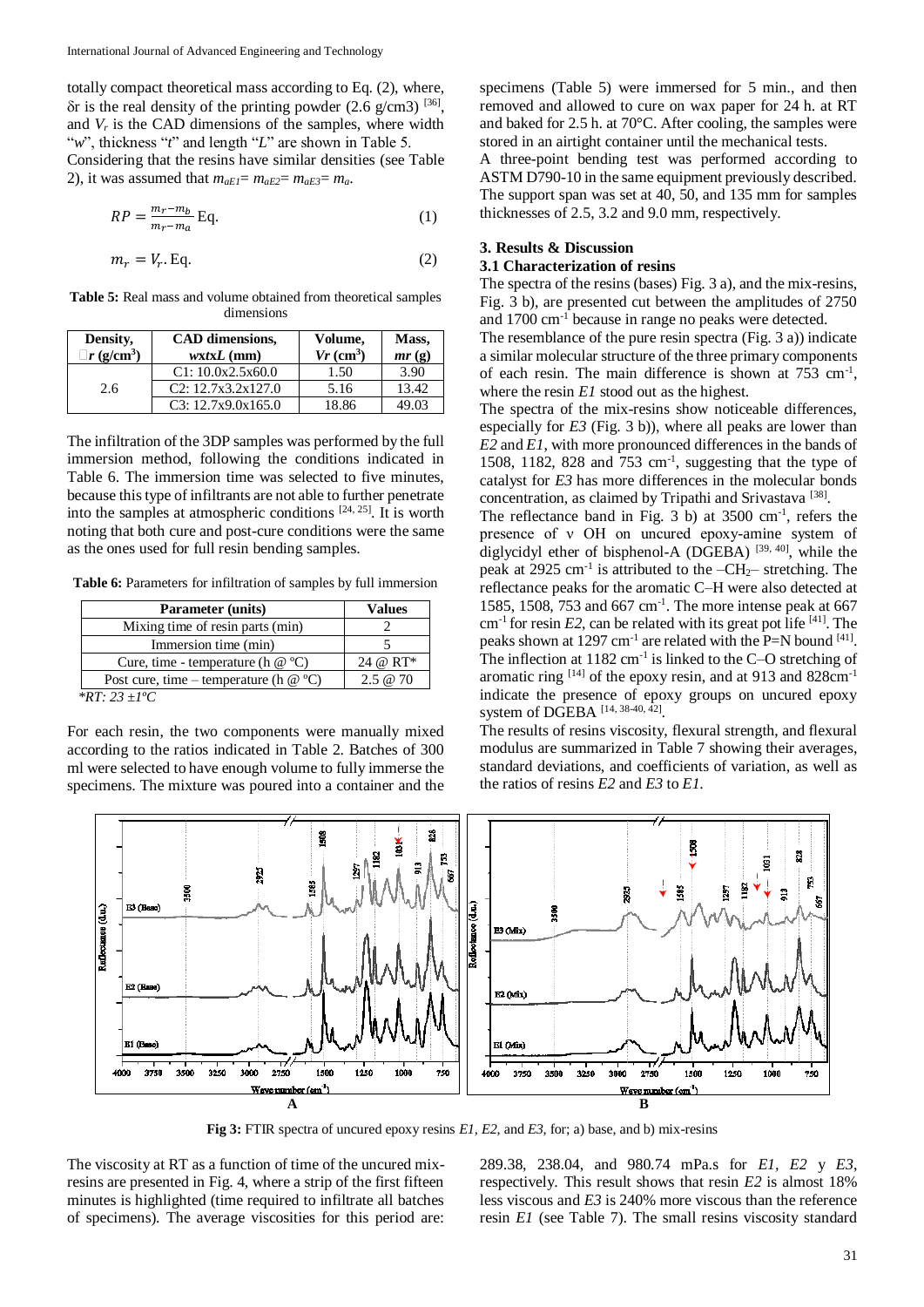

**Fig 4:** Viscosity " $v$ " at RT as a function of time of uncured mixed-resins *E1*, *E2* and *E3* 

**Table 7:** Viscosity, flexural strength and flexural modulus of epoxy resins, average with standard deviation and coefficient of variation (%)

| <b>Type of</b> | <b>Resin Viscosity,</b><br>resins $\mathbf{v}'$ (mPa.s) at RT. |                                     |  | Max. Flex. Strength.<br>$"$ $\sigma_{M}$ " (MPa) | E-Flex.<br>Modulus,<br>$"EB$ " (GPa) |      |                    |  |
|----------------|----------------------------------------------------------------|-------------------------------------|--|--------------------------------------------------|--------------------------------------|------|--------------------|--|
| E1             | $289.38$ + $\pm$ 7.26 3% 112.38 $\pm$ 2.34                     |                                     |  |                                                  | 2%                                   |      | $3.01 \pm 0.093\%$ |  |
| E2             | 238.04                                                         | $\pm 1.54$ 1% $105.40 \pm 5.26$     |  |                                                  | 5%                                   |      | $3.11 \pm 0.072$ % |  |
| E3             | 980.74                                                         | $\pm$ 5.00   1%   61.68 $\pm$ 18.01 |  |                                                  | 29%                                  |      | $3.42 \pm 0.124$ % |  |
| E2/E1          | 0.82                                                           |                                     |  | 0.94                                             |                                      | 1.03 |                    |  |
| E3/E1          | 3.39                                                           |                                     |  | 0.55                                             |                                      | 1.14 |                    |  |

The highest flexural strength was obtained with *E1* resin (112.38 MPa), which is 6% higher than *E2* and 45% than *E3*, while for flexural modulus, *E3* resin exhibits the largest modulus. This ratios are collected in Table 7 depicted in Fig. 8Error! Reference source not found.

Comparing these results with the manufacturer data sheets (with other cure conditions) [33, 34], resins *E2* and *E3* reached 84% and 56% of their claimed flexural strength, while for modulus was 93% and 122%. These results highlight that resin *E3* was the most affected with the selected processing conditions.

The decrease in the resistance of *E3* resin might be due to

small air bubbles trapped inside the flexural samples, which were more difficult to eliminate due to its higher viscosity, while the increase in the modulus, among other factors, could be a consequence of the fast cooling rate occurred after postcure. According to the glassy state theory, there is an exponential relaxation of the process of a specific volume with time [43, 44], therefore, the increase in modulus is directly related to the decrease in free volume available for segmental mobility<sup>[45]</sup>.

### **3.2Characterization of the infiltrated 3DP samples**

The *RP*, flexural strength and flexural modulus results of the infiltrated 3DP samples are summarized in Table 8, which shows the averages and standard deviations for full 9 combinations of resin type vs. thickness of the samples. According to the Eq. (1), if  $m_a \rightarrow m_b$  (masses of the 3DP samples before and after the infiltration) there is no significant infiltration, i.e. no pore reduction occurs (*RP* = 1). *RP* is higher than one when *ma*. is greater than *mb*. In this context, Table 8 and Fig. 5 show a *RP* reduction for each combination type of resin—thickness of the sample. In general, a higher pore reduction rate (more infiltration) occurred in 2.5 mm infiltrated models (*C1*), being the higher value (1.56) reached in *YE3-C1*.

Table 8: Experimental results of mass measurements, *RP*,  $\sigma_{M}$ , and  $E_{B}$  of 3DP infiltrated samples (average and standard deviation for each condition)

| Combination    | Code<br>$m_b$ (g) |       |            | $m_a$ (g) |            | RP   |            | $\sigma_{M}(\text{MPa})$ |            | $E_{\rm R}$ (GPa) |            |
|----------------|-------------------|-------|------------|-----------|------------|------|------------|--------------------------|------------|-------------------|------------|
|                | YE1-C1            | 1.85  | $\pm 0.01$ | 2.43      | $\pm 0.04$ | 1.40 | $\pm 0.04$ | 35.39                    | $\pm 0.68$ | 6.63              | $\pm 0.18$ |
|                | YE2-C1            | 1.85  | $\pm 0.02$ | 2.49      | $\pm 0.02$ | 1.45 | $\pm 0.02$ | 41.46                    | $\pm 1.00$ | 7.15              | $\pm 0.32$ |
|                | YE3-C1            | 1.88  | $\pm 0.04$ | 2.60      | $\pm 0.08$ | 1.56 | $\pm 0.07$ | 35.02                    | $\pm 1.74$ | 5.58              | $\pm 0.71$ |
| $\overline{4}$ | YE1-C2            | 6.51  | $\pm 0.06$ | 8.49      | $\pm 0.03$ | 1.40 | $\pm 0.02$ | 32.63                    | ±4.67      | 5.62              | $\pm 0.68$ |
|                | YE2-C2            | 6.59  | $\pm 0.06$ | 8.47      | $\pm 0.05$ | 1.38 | $\pm 0.01$ | 35.14                    | $\pm 1.96$ | 6.82              | $\pm 0.43$ |
| 6              | YE3-C2            | 6.63  | $\pm 0.05$ | 8.38      | $\pm 0.10$ | 1.35 | $\pm 0.03$ | 30.60                    | $\pm 1.61$ | 5.91              | $\pm 0.17$ |
|                | YE1-C3            | 23.11 | $\pm 0.32$ | 29.79     | $\pm 1.22$ | 1.35 | $\pm 0.08$ | 24.48                    | $\pm 2.51$ | 7.24              | $\pm 0.45$ |
| 8              | $YE2-C3$          | 22.78 | $\pm 0.18$ | 29.93     | $\pm 0.17$ | 1.37 | $\pm 0.02$ | 25.25                    | $\pm 0.85$ | 7.85              | $\pm 0.48$ |
| 9              | YE3-C3            | 22.90 | $\pm 0.20$ | 28.79     | $\pm 1.21$ | .29  | $\pm 0.07$ | 22.96                    | $\pm 1.95$ | 6.03              | $\pm 0.84$ |

### deviation and CV means that they have a stable viscosity for the required time (15 minutes) of the infiltration process.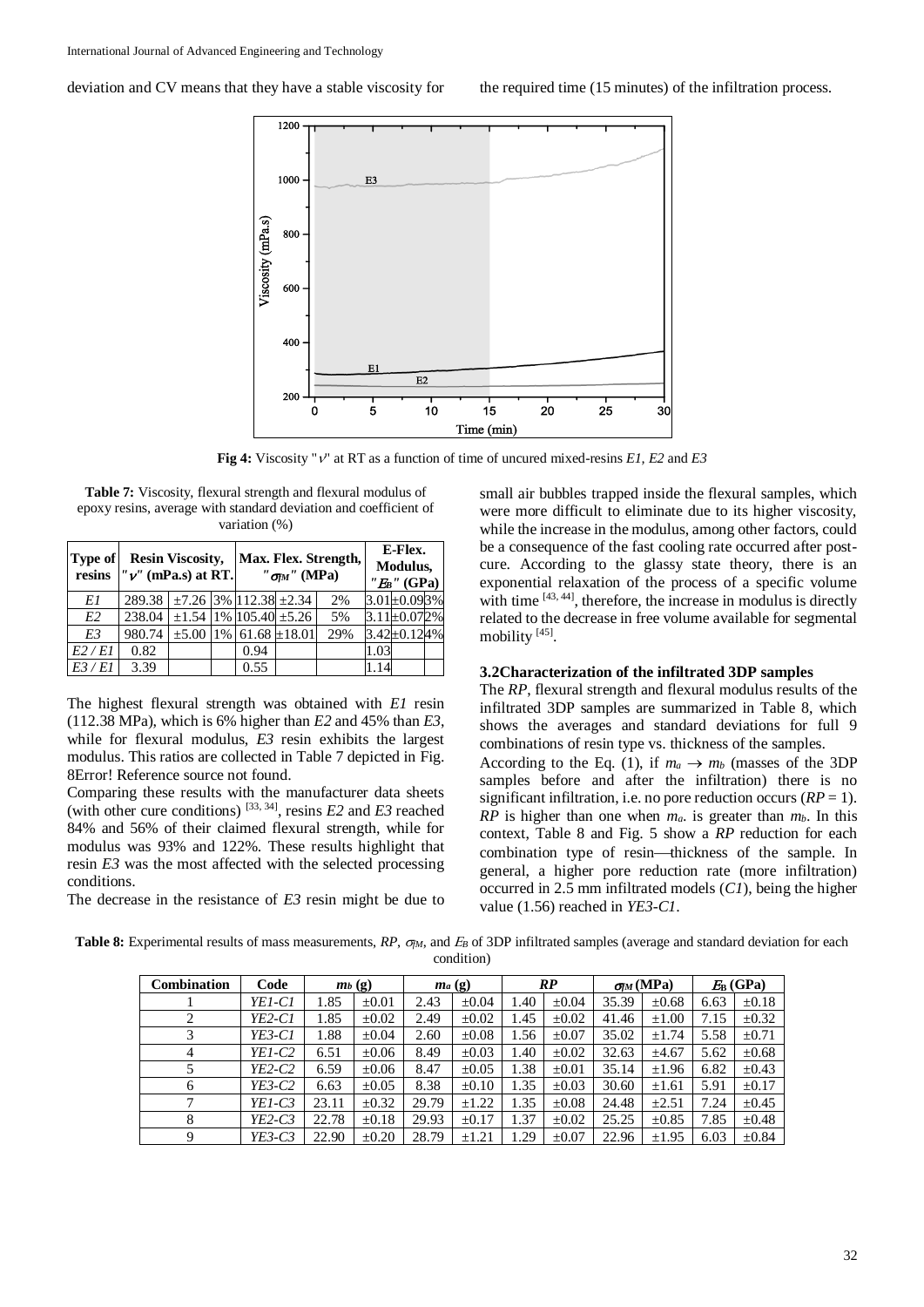

**Fig 5:** Pores reduction rate (*RP)* versus thickness of 3DP infiltrated samples

For the flexural strength, Fig. 6a), the highest and lowest strength was reached for 2.5 and 9.0 mm samples. Considering the same thickness, the maximum and minimum strength was achieved in samples infiltrated with resins *E2* and *E3*. This trend was kept for all thicknesses. For the modulus Fig. 6b), the tendency is different for all thicknesses, with a more dependency on the resin type instead of the thickness of the samples, where the parts infiltrated with resin *E2* have higher modulus, whereas the resin *E3* maintains the lowest modulus.



**Fig 6:** Experimental results of; a)  $\sigma_{M}$ , and b)  $E_{B}$  for 3DP infiltrated samples, (averages and standard deviations)

The factors, type of resin and thickness of the sample, as well as the obtained properties in Table 8 of *σfM*, *ΕB*, and *RP*, were all analysed through ANOVA, with a 95% confidence interval (95% ci), i.e. significance level of  $\alpha = 0.05$  (when P  $\leq \alpha$ , there are a significance effect on the response).

The ANOVA performed for *RP* between the "resin type" and "thickness sample" factors, showed the following:

The thickness sample factor has the major contribution (43.46 %), followed by its interaction with the resin type (28.41%), both cases with  $P = 0.000$ . This result means that the thickness is a highly sensitive factor, while the resin type represents no significant contribution. It is worth nothing that the contribution of the resin is not statistically significant, so its contribution should be added to the contribution of the error, the total will be 28.13%.

Analysing the main effect of the *RP* (see Fig. 7 a)) for resin type, it can be seen that there are no significant statistical differences among them. However, when the thickness of the samples is analysed, figure shows the highest  $RP = 1.469$  for 2.5 mm, making it significantly different relatively to 3.2 and 9.0 mm (with these last ones statistically equal to each other). Focusing on the interaction of the two factors, *YE3-C1* shows a superiority with *RP* =1.56, followed by *YE2-C1* with *RP*  =1.45, being *RP* lower in *C3* for all the infiltrants.

Higher resistance was reached with upper *RP*, on one hand with the smaller thickness (2.5 mm), and on the other hand with the more viscous resin (*E3*). This viscosity effect is in opposition with Frascati<sup>[10]</sup> and Ipens<sup>[24, 25]</sup> results, at least for thinner thicknesses and a 980 mPa.s viscosity. This behaviour can be justified because in small thicknesses a high viscosity resin still penetrates the sample, but is more difficult to spill after penetration, thanks to its greater surface tension, which allows retaining more resin inside the sample. Another factor that contributes to this phenomenon is the short pot life of the resin *E3*, giving less time to drain.

# **Concerning to ANOVA results obtained for the flexural strength (***σfM)*

The thickness sample factor shows a major contribution (78.08 %), and a considerably minor influence of the resin (just 9.17%). In this case, these two factors are statistically significant ( $P = 0.000$ ). The thickness is again the most influential factor.

The *YE2* condition, with mean of 33.95 MPa has the higher strength, however is statistically different to *YE1* and *YE3*, with these ones being statistically equal to each other (see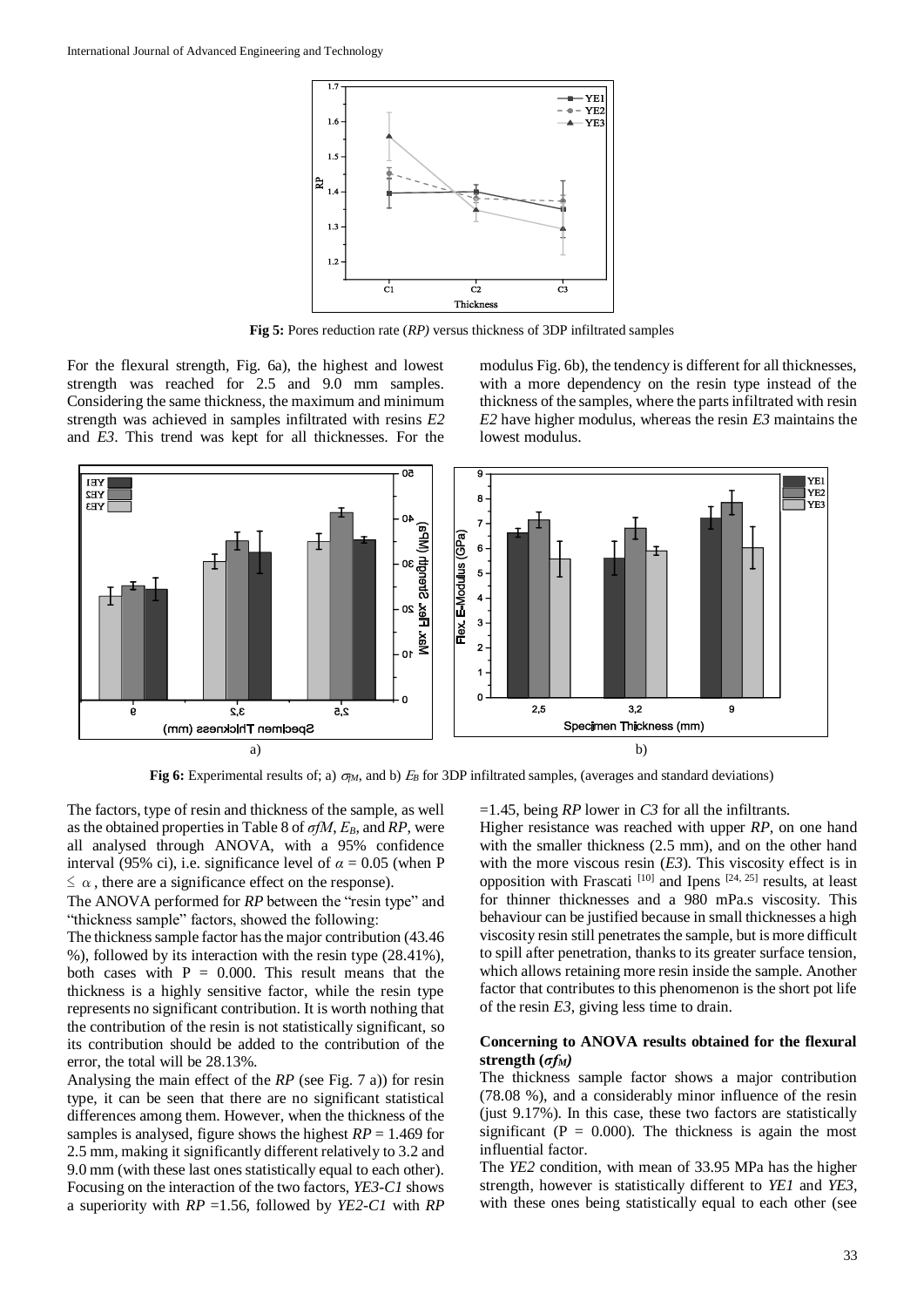Fig. 7b)). The *YE2* condition (2.5 mm) is superior for all thicknesses, although *E2* resin itself does not have the greater resistance. This lower viscosity resin fills a large percentage of pores (see Fig. 5), which is crucial for the thicker sample "*C3*" (see Table 8). This is consistent with the results published by Suwanprateeb *et al*. [46], indicating that the flexural strength and modulus increase with a decreasing percentage of soluble matter present in the infiltrant (lower viscosity resin).



**Fig 7:** Means of a) reduction pore (*RP*), b) flexural strength (*σfM*) and c) flexural modulus (*B*) of infiltrated 3DP samples, obtained from the ANOVA for input factors: "resin type" and "thickness sample".

Considering the analysis by thickness of the sample (Fig. 7 b)), it can be seen that the highest strength was reached with 2.5 mm test samples, followed by 3.2 and 9.0 mm, respectively, verifying that all conditions are significantly different from each other. This behaviour is similar to RP

(Fig. 7 a)), so it can be considered that the flexural strength, as a function of the thickness, is proportional to the rate of pore reduction.

Finally, the ANOVA for the flexural modulus ( $E_B$ ), showed: A larger contribution of the "resin type" (43.68%), followed by the thickness of the sample (18.66%). For both,  $P = 0.000$ was obtained, and the interaction of the two factors is  $P =$ 0.026, which make them statistically significant and with more balanced contributions than the above results.

The highest modulus, considering the type of infiltrant, was obtained in the 3DP samples *YE2* (7.27 GPa), as shown in Fig. 7 c), while for thickness, was 7.04 GPa, obtained with 9.0 mm, re-confirmed again that *YE2* specimens have the highest modulus for all the thicknesses, and within these specimens, the 9.0 mm ones reached the maximum value with 7.78 GPa.

Fig. 7 c) shows a very interesting result; for thicknesses greater than 3.2mm (more porosity), the modulus increases (more brittle samples). This result is consistent with what was reported by Biswas  $[47]$  that claims the flexural modulus of plaster materials shows a linear relationship with porosity.

This experimental work allowed to conclude that the thickness of the samples has a greater influence on the flexural strength (78.08%), while the resin affects more significantly the modulus (43.68%) and, to a lesser extent, the thickness of the sample (18.66%). Therefore, the following part will analyse this subject more deeply.

Fig. 8 and Table 9 compares the strength of the infiltrated 3DP samples and the resins. *E3* resin, although less resistant (55% of *E1* – reference resin) and more viscous (240% of *E1*), is the one that generates a greater gain (ratio) in terms of transfer of its flexural strength to the post-infiltrated printed parts (from 0.37 to 0.57, according to last column in bold). The flexural strength of green 3DP plaster parts (no infiltrated) is so low around to 3 MPa, as shown in a previous study [48], so, their effect can be considered negligible for this analysis<sup>[49]</sup>.

**Table 9:** Ratios (3DP models over resins) of flexural strength and flexural *E*-modulus

|                                                                                                                                                   |      | flexural strength<br>ratios |      | flex. E-modulus<br>ratios |                |      |  |
|---------------------------------------------------------------------------------------------------------------------------------------------------|------|-----------------------------|------|---------------------------|----------------|------|--|
| 3DP thickness (mm) $\sqrt{\text{VE1}/\sqrt{\text{VE2}/\sqrt{\text{VE3}/\sqrt{\text{VE1}/\sqrt{\text{VE2}}}}/\sqrt{\text{VE3}/\sqrt{\text{VE3}}}}$ |      |                             |      |                           |                |      |  |
|                                                                                                                                                   | E1   | E2                          | E3   | E1                        | E <sub>2</sub> | E3   |  |
| 2.5                                                                                                                                               | 0.32 | 0.39                        | 0.57 | 2.21                      | 2.30           | 1.63 |  |
| 3.2                                                                                                                                               | 0.29 | 0.33                        | 0.50 | 1.87                      | 2.20           | 1.73 |  |
| 9.0                                                                                                                                               | 0.21 | 0.24                        | 0.37 | 2.41                      | 2.53           |      |  |

Considering the above results, it seems that to reach high flexural strengths in infiltrated 3DP models, it is advisable high strength infiltrants, however their effect can be attenuated due to the thickness and infiltration conditions.

For thicknesses greater than 3.2 mm, low viscosity resins to penetrate the inner pores are advisable, however for smaller thicknesses it is convenient that the infiltrants have higher viscosity.

Fig. 8 b) and Table 9 compare the flexural modulus of the resins and the infiltrated samples, with resin *E1* having the smallest value, slightly surpassed by *E2* and *E3*. In relation to the infiltrated samples, the same pattern is discernible for each thickness, having *YE3* the smallest modulus and *YE2* the highest.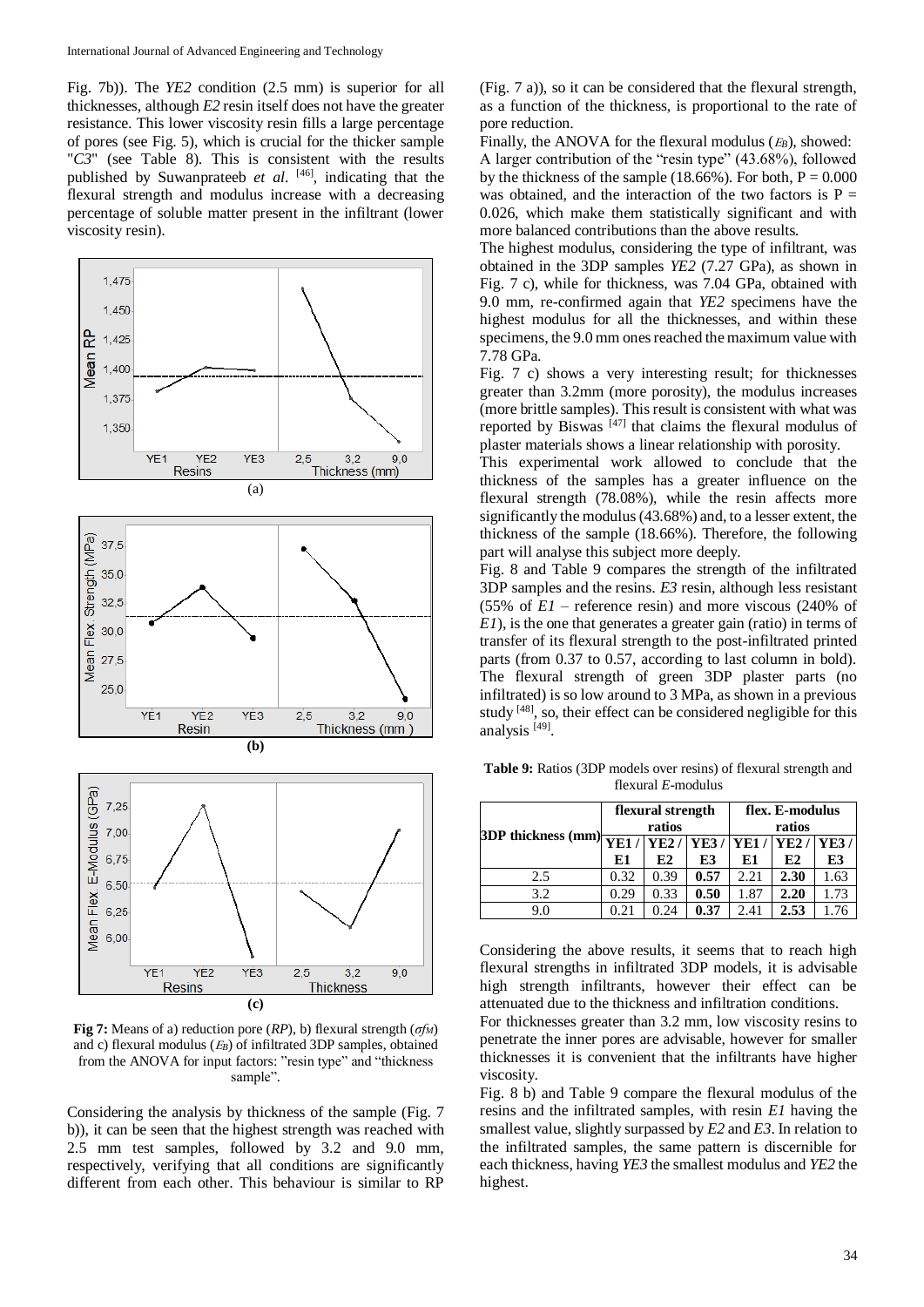

**Fig 8a:** Max. Flexural Strength (*σfM*), and b) E-flexural modulus (*B*) of resins (*E1, E2* and *E3*) compared with infiltrated 3DP samples (*YE1, YE2* and *YE3*) by thickness (C1=2.5, C2=3.2 and C3=9.0 mm). Ratios of *YE/E* for c)  $\sigma f_M$  and d) *E<sub>B</sub>* 

Comparing the ratios of 3DP samples (*YE*) versus resins (*E*) of modulus (Fig. 8 d) and Table 9), it is possible to understand that resin *E2* promotes the highest ratios from 2.30 to 2.53 (although is not the resin with best modulus). On the contrary, E3 resin, with the largest module, has the lowest ratio, from 1.63 to 1.76.

#### **4. Conclusions**

Infiltration of 3DP models, obtained by binder jetting, is a requirement to manufacture prototypes able to handle. These models can have different purposes, and for some of them, the mechanical resistance that they can withstand is very important. The present study analysed the degree of influence of three types of resin (infiltrant) on the mechanical properties of 3DP models with three different thicknesses.

All 3DP models were infiltrated by simple full immersion with epoxy resins with similar molecular structure and slight differences in their catalysts. Resin E1, of low viscosity, was selected because it is the one indicated by 3DP providers. The other two resins are common resins for Resin Transfer Moulding, of lower price and two different viscosities.

Resins *E1* and *E2* have the highest bending strength (112 and 105 MPa, respectively), while *E3* resin displaying higher viscosity, has the lowest flexural strength (62 MPa).

For the 3DP infiltrated models, the thickness has the most significant effect on the flexural strength. The higher resistance was reached with 2.5 and 3.2 mm, which is directly related to the amount of infiltrant absorbed (measured by the pore reduction rate, RP).

The type of resin had a greater effect than the thickness on the flexural modulus. The higher modulus was reached with the less viscous resin (*E2*), and within these, the 9.0 mm specimens were the ones with highest values, which made them the most brittle pieces.

In general, regarding the bending properties of the 3DP models, *E2* resin showed characteristics slightly higher than the *E1* resin (referential), while *E3* (least strength resin), showed to be the most efficient resin in transferring its properties to the 3DP models, so, these results suggest that it is feasible to use not devoted resins for successfully infiltrate 3DP parts.

In order to obtain the best mechanical properties, one must aim to increase the amount of resin retained in the part. For this, and for high thicknesses (greater than 3.2mm), it is recommended to use low viscosity resins, while for thin thicknesses (less than or equal to 3.2mm), resins of moderate viscosity are the most indicated.

For any models thicknesses, infiltrants with pot life close to the infiltration time could be better to avoid post-drainage of the infiltrated resin, and to keep the resin into the model while it polymerizes.

Another option to increase infiltrant absorbed by the 3DP model, could be the improvement of the infiltration process, through its parameters, such as temperature or pressure of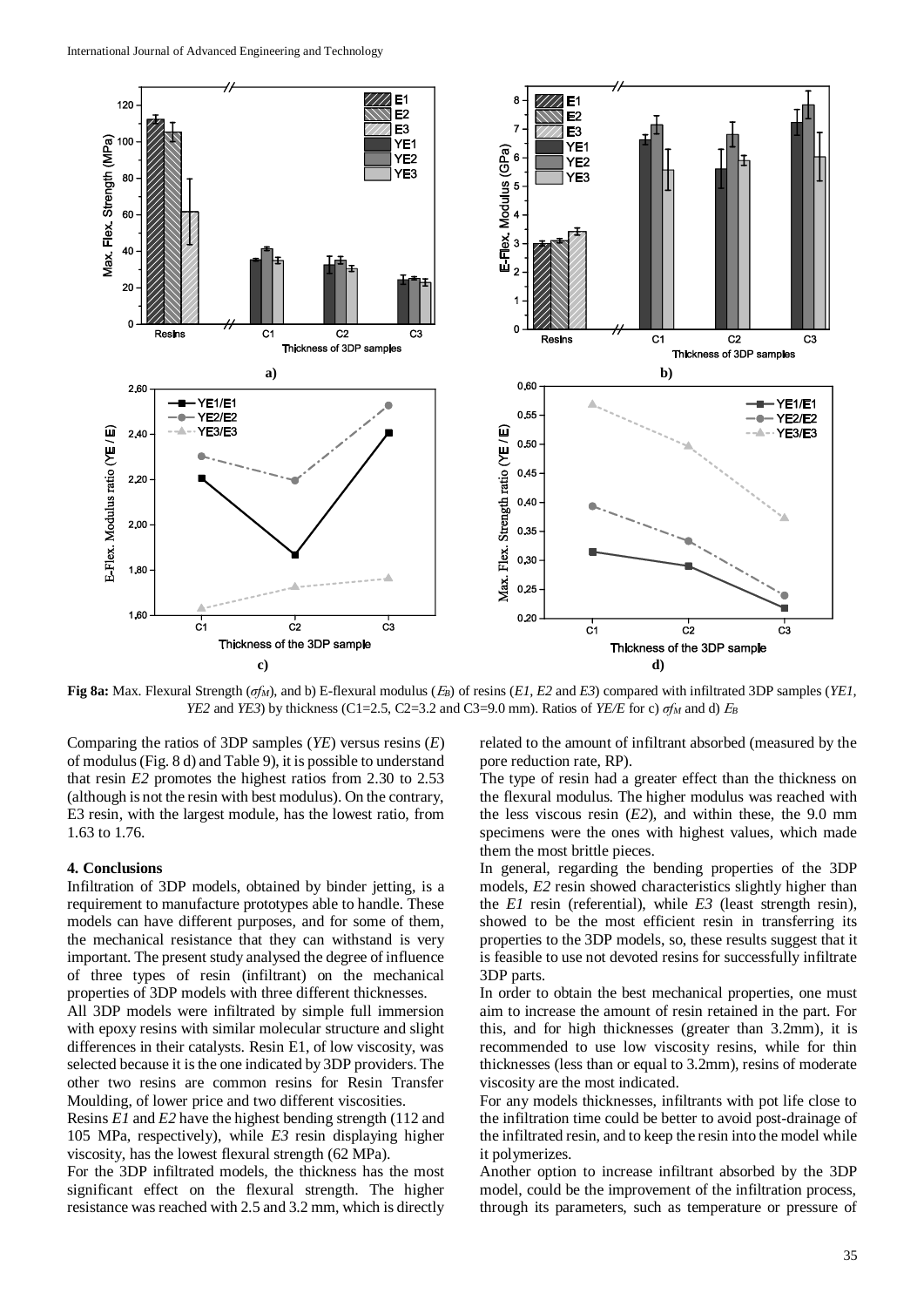infiltration, or optimizing the cure conditions, among others.

## **5. Acknowledgments**

This research is supported by the: Universidad de las Fuerzas Armadas ESPE, Ecuador under grant –Orden de rectorado Nº 2014-299-ESPE-a-3, and SAESCTN-PII&DT/1/2011 cofinanced by Programa Operacional Regional do Norte (ON.2–O Novo Norte), under grant Quadro de Referência Estratégico Nacional (QREN); The authors also acknowledge to MSc. Leonardo Santana Sra. Beatriz Graça, MSc. Mauro Ocaña and MSc. César Narváez.

# **6. References**

- 1. Gibson I, Rosen D, Stucker B. Additive Manufacturing Technologies: 3D Printing, Rapid Prototyping, and Direct Digital Manufacturing, 2014, New York: Springer 498.
- 2. Wohlers Report. Anual worldwide Progress Report, W. Associates, Editor. Fort Collins, CO, 2015, 1315.
- 3. Utela AB. Development and application of new material systems for three dimensional printing (3DP), in Mechanical Engineering. University of Washington: Washington, USA, 2008, 213.
- 4. Hackney PM, Channappa LC. Development of systems to increase the green part strength of the threedimensional printed Z-Corps manufactured parts by infiltration processes to improve their range of application. in Fifth National Conference on Rapid Design, Prototyping, and Manufacturing. United Kingdom.
- 5. Warwick T. Method and apparatus for infusing additive manufactured objects and the like, 2016, Patent US20160067925A1: USA.
- 6. Sachs EM, *et al*. Three dimensional printing techniques, MIT, Editor. 1994, Patent US5340656A: USA.
- 7. Utela B, *et al*. A review of process development steps for new material systems in three dimensional printing (3DP). Journal of Manufacturing Processes. 2008; 10(2):96-104.
- 8. Zhou JG, *et al*. Low temperature polymer infiltration for rapid tooling. Materials & Design. 2004; 25(2):145-154.
- 9. Feenstra FK. Method for making a dental element. TNO: United States, 2005.
- 10. Frascati J. Effects of position, orientation, and infiltrating material on three dimensional printing models, in Department of Mechanical, Materials and Aerospace Engineering. B.S. Florida State University: Orlando, Florida, 2007.
- 11. Zhu J, *et al*. Water-based coatings for 3D printed parts. Journal of Coatings Technology and Research. 2015; 12(5):889-897.
- 12. Bredt JF, Anderson TC, Russell DB. Three dimensional printing material system and method. Z Corporation: USA, 2003.
- 13. Galeta Tomislav KI, Karakasic Mirko. Influence of processing factors on the tensile strength of 3d-printed models. Materiali in tehnologije. 2013; 47(6):781-788.
- 14. Mirmohseni-Namin A, Nikafshar S, Mirmohseni F. Increasing toughness and tensile strength of an epoxydiamine system using an inorganic ultra-accelerator. RSC Advances. 2015; 5(65):53025-53035.
- 15. Junk S, *et al*. Rapid tooling in metal forming processes using 3D-printed tools. in 5th International Conference on Advanced Research in Virtual and Rapid Prototyping.

Leiria, Portugal: Taylor & Francis, 2011.

- 16. Asadi-Eydivand M, *et al*. Effect of technical parameters on porous structure and strength of 3D printed calcium sulfate prototypes. Robotics and Computer-Integrated Manufacturing. 2016; 37:57-67.
- 17. Asadi-Eydivand M, *et al*. Optimal design of a 3D-printed scaffold using intelligent evolutionary algorithms. Applied Soft Computing Journal. 2016; 39:36-47.
- 18. Sachs EM. Powder dispensing apparatus using vibration. Massachusetts Institute of Technology United States, 2000, 26.
- 19. Utela BR, *et al*. Development process for custom threedimensional printing (3DP) material systems. Journal of Manufacturing Science and Engineering. 2010; 132(1):011008.
- 20. Miyanaji H, *et al*. Process development of porcelain ceramic material with binder jetting process for dental applications. JOM. 2016; 68(3):831-841.
- 21. Shirazi SFS, *et al*. A review on powder-based additive manufacturing for tissue engineering: selective laser sintering and inkjet 3D printing. Science and Technology of Advanced Materials. 2015; 16(3):033502.
- 22. Zañartu-Apara G, Ramos‐Grez J. Characterization of the mechanical properties of samples fabricated by an experimental SGM device. Rapid Prototyping Journal. 2010; 16(5):356-364.
- 23. Steele KAM, Herbert N, Pretet V. A study on the effects of resin infiltration techniques on parts produced using the three-dimensional printing process. in Fifth National Conference on Rapid Design, Prototyping, and Manufacturing, 2004, Great Britain: John Wiley & Sons Inc.
- 24. Impens D. An experimental approach to assess the impact of post processing variables on the mechanical characteristics of 3D printed (powder binding process) parts, in Mechanical, Automotive, and Materials Engineering. University of Windsor: Ontario, Canada, 2015.
- 25. Impens D, Urbanic RJ. A comprehensive assessment on the impact of post-processing variables on tensile, compressive and bending characteristics for 3D printed components. Rapid Prototyping Journal. 2016; 22(3):591-608.
- 26. Gharaie SH, Morsi Y, Masood SH. Tensile Properties of Processed 3D Printer ZP150 Powder Material. Trans Tech Publ, 2013.
- 27. Pilipović A, Raos P, Šercer M. Experimental analysis of properties of materials for rapid prototyping. The International Journal of Advanced Manufacturing Technology. 2009; 40(1-2):105-115.
- 28. Suwanprateeb J. Comparative study of 3DP material systems for moisture resistance applications. Rapid Prototyping Journal. 2007; 13(1):48-52.
- 29. 3DSystems I. 3DPrint1.0 System Software User guide, I. 3DSystems, Editor. 3DSystems Inc.: South Carolina USA, 2013, 14.
- 30. Brown R. Handbook of Polymer Testing, ed. R.T. Limited. Shawbury, UK, 2002.
- 31. Simons EN. Testing of metals. Great Albion Books, 1972.
- 32. 3D Systems I, Strength Max Z. Max 90 Hardener, CAS-No 2855-13-2, I. 3D Systems, Editor. South Carolina U.S.A, 2013.